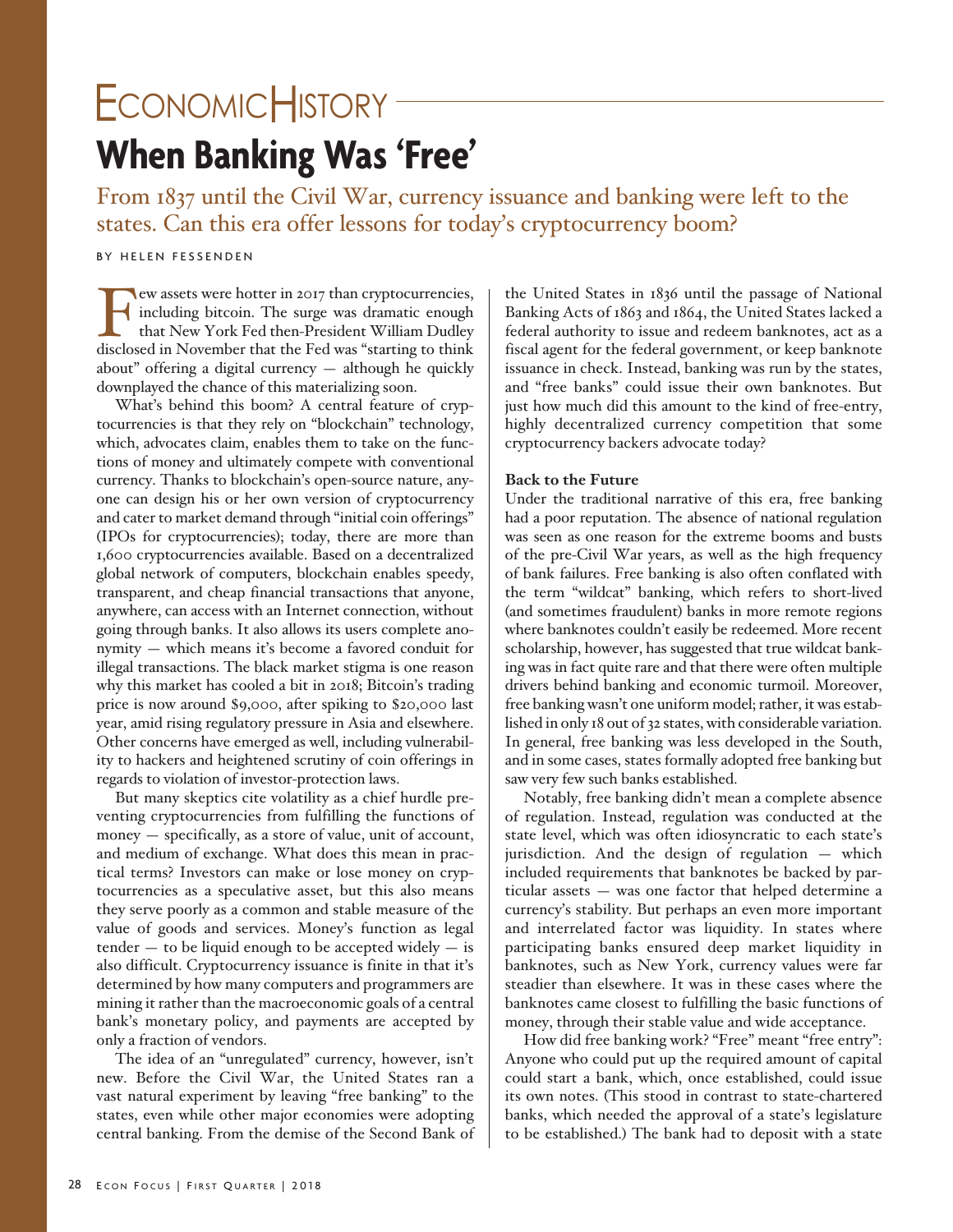authority a set amount of approved bonds that backed those banknotes. The bank would then earn interest on those bonds as long as their value matched the nominal value of the notes; in most cases, the bank also had to hold fractional reserves in gold and silver to honor note redemption. If the value of the deposited bonds fell below the notes' value, a bank had two options: either add more bonds to the deposit to make up the difference, or take the equivalent amount of notes out of circulation. If it didn't do that by a set time, it had to close and sell off the bonds to repay its note holders.



*A \$100 bank note issued around 1854 by the Quassaick Bank of Newburgh, N.Y., a free-banking state.* 

the stability of state bond prices and New York City's strengthening financial clout. By the Civil War, the success of New York free banking was one reason why New York City pulled ahead of Philadelphia in attracting bank business.

New England is another notable test case, even though free banking wasn't as widespread. Rather, it was home to an innovation known as the Suffolk Bank System (SBS), which presaged in some ways the structure of the Federal Reserve System. Established in the 1820s, the SBS was a private clearing consortium for banks that was managed by the Suffolk Bank of Boston. To join the consortium, member banks had to fulfill a collateral requirement with the Suffolk Bank by keeping a deposit amounting to 2 percent of their capital. In turn, every day, Suffolk accepted and net cleared at par all banknotes deposited by member banks. (Under net clearing, all debits and credits are tallied at once, which makes it easier for a bank to manage liquidity.) SBS banks were also required to redeem notes in specie. These notes circulated widely in New England (and occasionally even beyond), and bank failure rates were low, even during panics. For example, when Philadelphia banks suspended specie redemption from 1839-1842, notes of SBS banks were so popular they traded at a premium rather than a discount.

"In the SBS, banks could deposit other banks' notes at par in a central account that looked very much like the Fed," says Warren Weber, a former economist at the Minneapolis Fed. "Suffolk basically acted like a ledger and charged for that service — and even sometimes was willing to act as a lender of last resort."

The SBS is often considered a separate case from free banking, because it allowed any type of bank to join as long as it met the collateral requirement. Massachusetts, in fact, was home to a mix of state-chartered and wholly private banks and didn't have any free banks until 1859. But just as the New York law over time brought banks into the system that were, by selection, strong enough to meet the asset requirement, the SBS had a self-selection effect through its capital contribution requirement, as well as strong supervision. This group of relatively healthy banks, in turn, saw a lower bank failure rate than those in

A major challenge was interstate redemption. If people held out-of-state notes and wanted to avoid interstate travel, they typically would sell those notes to a local "note broker" at a discount if they wanted to cash in those notes for gold or silver coin, or "specie." The discount rates reflected the broker's cost of redemption, consisting of the default risk of the issuing bank (related to its financial strength and the bonds that backed up the notes in their home state), as well as other factors like travel costs and local competition. As such, these rates varied widely. Some of this risk was made public through "banknote reporters," publications that provided data on banks' health as well as discount rates across states. Still, people who traveled across state lines often found that specie was easier to deal with; the Rutgers University economist Hugh Rockoff found, for example, that the amount of gold and silver in circulation rose considerably before the Civil War.

### **Success Stories**

As one the first states to establish free banking, New York was the model that other states often followed. In 1837- 1838, New York state-chartered banks began to acquire the stigma of political favoritism by the government, akin to President Andrew Jackson's "pet banks." To create an alternative, the state passed a free-banking law in 1838 that required participating banks to use state government bonds or relatively secure mortgages as collateral (they weren't required to redeem notes for specie until later). After some initial turbulence, this new sector stabilized, and by the end of that decade most New York banks had converted to free banking.

Research by economists such as Clemson University's Gerald Dwyer Jr., formerly of the Atlanta Fed, and the University of Minnesota's Arthur Rolnick, formerly of the Minneapolis Fed, has pointed to these changes as an important reason why New York free banks tended to survive longer than banks in other states, around eight years on average. And when they did fail, the losses borne by noteholders were often smaller than elsewhere, in some cases as little as 3 percent, thanks to the banks' relatively secure asset holdings. When taken out of state, New York banknotes also held their value, usually around 99 percent — far higher than other states — reflecting in part